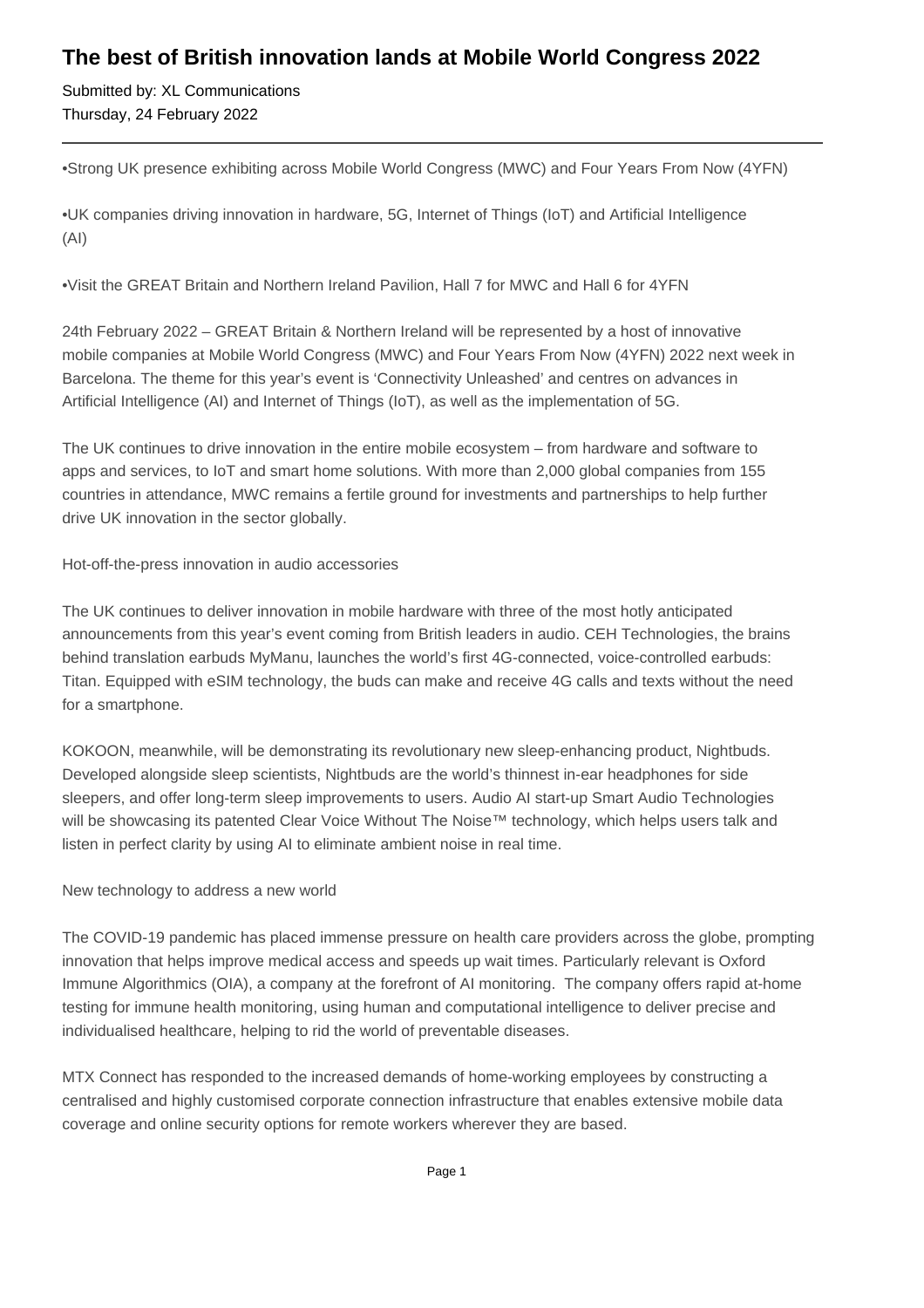## Setting the standard for 5G implementation

By 2025, one third of the world's population will be covered by 5G networks – and the UK continues to play a significant role in its deployment across smartphones and infrastructure.

Planet Computers will be showcasing the first 5G smartphone with a fully integrated mechanical keyboard. Astro Slide 5G enables mobile users to be more productive by using a full keyboard to type long form emails, blogs and messages on a mobile device. Inspired by the Psion devices of the late 1990s, Astro Slide combines the features of a smartphone and powerful mini-computer into one device.

British company AccelerComm has been shortlisted for a GSMA Global Mobile (GLOMO) Award in the Best Digital Tech Breakthrough category for its 5G Physical Layer IP for Open Radio Access Network (RAN). The Southampton-based company ensures mobile networks are optimised for speed by overcoming the effects of interference and poor signal strength.

Teragence will be unveiling the world's most accurate database of individual cell tower coverage footprints and the world's most accurate coverage map offering location-specific signal strength values for every operator and mobile technology.

## Building for the future

British innovation is strongly represented at 4YFN, the section of MWC dedicated to promising start-ups. Joining KOKOON is AdTonos, which will be promoting its product Sandstrom SDK, which allows advertisers and publishers to make money with non-intrusive audio ads for radio, podcasts and mobile gaming. Additionally, StepTribe will be getting people physically active through its app, which lets users complete daily physical activities, virtually within their own Tribes.

Mark Birchall, Managing Director at Tradefair, the company that organises the UK presence at Mobile World Congress on behalf of techUK, says: "The UK has always been at the forefront of innovation in technology, and the sheer depth and breadth of the UK delegation at this year's MWC and 4YFN shows this. These events are perfect breeding ground for new sales leads, investments or partnerships, and the service from Tradefair provides the support UK companies need to take advantage of such a brilliant opportunity."

Attendees looking to see the best of British innovation can visit the GREAT British & Northern Ireland Pavilion at MWC in Hall 7 B41 and 4YFN in Hall 6 C31.

-ends-

Media contacts:

Mark Birchall Contact: +44 (0) 1622 754200 Email: mark@tradeFair.co.uk